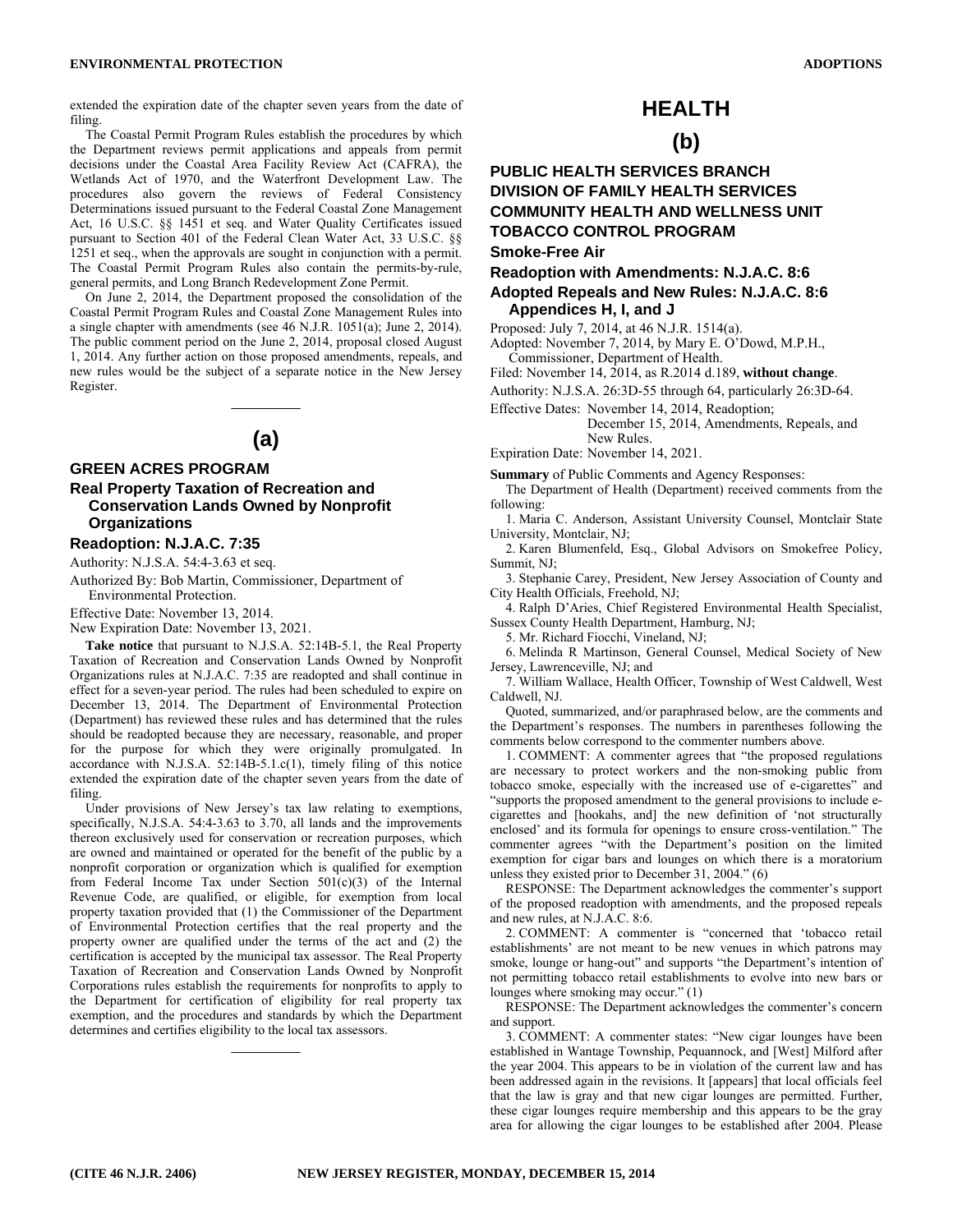clarify the [State's] legal position on this issue. I would also like a legal [interpretation] by the [New Jersey Attorney General's] office. Please contact this office for more details." (4)

RESPONSE: The Department has consistently interpreted the exemption for cigar bars and cigar lounges in the Smoke-Free Air Act, N.J.S.A. 26:3D-55 through 64 (Act), particularly at 59, to require that a cigar bar had to have been in existence as of December 31, 2004. See, for example, the Department's responses to comments 96 and 97 in the notice of adoption of N.J.A.C. 8:6 at 39 N.J.R. 2027(a) (May 21, 2007):

"96. COMMENT: 'With respect to future or newly opened establishments: what if the establishment wasn't open for a full calendar year in 2004?' (64)

RESPONSE: Applicants that became cigar bars or a cigar lounges after January 1, 2004, and prior to December 31, 2004, would need to document the commencement date of the new establishment as a cigar bar or a cigar lounge, and to show that the proposed cigar bar or cigar lounge met the requirements for the exemption for the entire time that it operated as a cigar bar or a cigar lounge in 2004 through to the present.97. COMMENT: 'What if the establishment opened in 2005? What if the establishment wasn't opened until January 2006? What if someone wanted to open a cigar bar in the future?' (64)RESPONSE: The exemption for cigar bars and cigar lounges is only available to establishments that were in existence as of and since 2004. The Act precludes the availability of the exemption to establishments opened after 2004. Entities are free to open cigar bars and cigar lounges; however, no smoking can occur therein."

See also the form of Application for Registration of Exempt Cigar Bar or Cigar Lounge (Pursuant to N.J.S.A. 26:3D-55 et seq. and N.J.A.C. 8:6) at N.J.A.C. 8:6 Appendix A, which requires an applicant to attach the operator's deed(s) or lease(s), and certificates of occupancy, for the premises at which the proposed exempt cigar bar or cigar lounge is located as of December 31, 2004, to the date of the application, and to certify that: "In the calendar year ending December 31, 2004, and for each succeeding calendar year ending December 31 of the year preceding the date of this application, the proposed exempt cigar bar or cigar lounge generated 15 percent or more of its total annual gross income from the on-site sale of tobacco products and the rental of on-site humidors, not including any sales from vending machines"; that "The proposed exempt cigar bar or cigar lounge has not expanded its size since December 31, 2004"; and that The proposed exempt "cigar bar or cigar lounge has not changed its location since December 31, 2004."

Thus, the existing rules at N.J.A.C. 8:6 and the Department's earlier responses to comments upon the adoption of N.J.A.C. 8:6 in 2007 clearly and affirmatively state the Department's position regarding this issue. The Department finds no further clarification or legal opinion to be necessary. Therefore, the Department will take no action on adoption in response to the comment.

4. COMMENT: "Outdoor bars with 70 [percent] open air should be up to the owners whether to allow smoking or not. The owners should place signs stating they are smoke free or not." (5)

RESPONSE: The Act, as implemented by N.J.A.C. 8:6, only prohibits smoking at "indoor public places and workplaces" as defined therein, and in school buildings and on school grounds. Provided an outdoor bar is "not structurally enclosed," as the proposed amendment would define that term, an owner or operator can elect whether or not to permit smoking at the establishment. See N.J.A.C. 8:6-2.1(c), which provides: "This chapter shall not be construed to limit the ability of an owner or operator of an establishment from establishing restrictions on or prohibitions against smoking at the establishment that are greater than those provided in the Act and this chapter." The owner or operator of an establishment that is not subject to the prohibitions against smoking contained in the Act can elect to post signage at the establishment indicating whether the owner or operator permits smoking there.

Rulemaking is not required to implement the commenter's suggestion. Therefore, the Department will take no action on adoption in response to the comment.

5. COMMENT: A commenter "supports the right of municipalities to adopt more stringent requirements for Tobacco Retail Establishments." (3)

RESPONSE: The Department acknowledges the commenter's support of the Act, particularly at N.J.S.A. 26:3D-63, which authorizes municipalities to enact municipal ordinances that "provide restrictions on or prohibitions against smoking equivalent to, or greater than, those provided under" the Act. The Department will take no action on adoption in response to the comment.

6. COMMENT: A commenter "believes that uniform [Statewide] standard definitions [with respect to the exemption for tobacco retail establishments] will result in better health outcomes and be easier to comply with than an inconsistent municipal approach." The commenter states, "The most important issue [county and city health officials] face under [N.J.A.C. 8:6-4] is lack of specific rules that apply to the definition of 'sampling' waivers for tobacco retail establishments. The interpretation described in the Summary … needs to be imbedded in the regulation. [Local health] agencies responsible for enforcing [N.J.A.C. 8:6] need[:] Specific language that [tobacco retail establishments] are 'cash and carry' businesses[;] a definition for 'cigar sampling'[;] A specific definition of what a 'sample' is (Rules defining what is a wine tasting versus what is a bar could be instructive in developing a definition for 'cigar sampling'[;] A specific definition that amenities such as chairs, televisions, and beverages which are conducive to lingering are a de facto cigar bar/hookah bar and are therefore prohibited[; and clarification] regarding 'Members Only' smoking clubs, which are also being used to create de facto cigar bars. Stating that municipalities can adopt their own ordinances is an invitation to chaos. Tobacco retailers are jurisdictionshopping. They are lobbying elected officials to pressure Health Officers to sign off on 'sampling' waivers that the Health Officers know go against the intent [of the Act.]" (3)

7. COMMENT: With respect to N.J.A.C. 8:6-4 and the "opening of new cigar bars, cigar lounges, hookah bars, and hookah lounges," a commenter quotes the statement in the notice of proposal Summary that "A number of entities not in existence as of December 31, 2004, have attempted to circumvent this date restriction by attempting to characterize their establishments as 'tobacco retail establishments,' to which no comparable date restriction applies to qualify for the exemption the Act provides tobacco retail establishments. The result of this has been to blur the distinction between cigar lounges and tobacco retail establishments, rendering meaningless the Act's express differentiation between the two, and resulting in confusion and inconsistent enforcement among municipalities." See 46 N.J.R. 1514(a), at 1515. The commenter states, "This area of the rule has to be spelled out much clearer then it is, as business are absolutely opening as [tobacco retail establishments] but are indeed cigar lounges. As the Health Officer for [a municipality,] it is very difficult to prohibit the opening of these [tobacco retail establishments] even if the [municipality] believes that they will be operating a cigar lounge! Further clarification is needed." (7)

RESPONSE TO COMMENTS 6 AND 7: The Act expressly defines the terms, "cigar bar," "cigar lounge," and "tobacco retail establishment." See N.J.S.A. 26:3D-57. The Department is disinclined to attempt to redefine terms for which the Act already establishes definitions.

Moreover, as stated in response to prior comments, N.J.S.A. 26:3D-63 authorizes municipalities to enact municipal ordinances that "provide restrictions on or prohibitions against smoking equivalent to, or greater than, those provided under" the Act. The Act thus anticipates that municipalities may act locally to establish differing restrictions on smoking. These municipalities may elect to enact ordinances that implement some or all of the commenters' suggestions to correct the issues the commenters describe. Furthermore, to the extent the comments could be regarded as a request to amend the Act, the comment exceeds the scope of the proposed rulemaking. The Department is without authority to amend a statute.

Therefore, the Department will take no action on adoption in response to the comments.

8. COMMENT: A commenter states, "The definition of 'indoor public place' in [N.J.S.A.] 26:3D-57 needs to be revised, to include 'common and shared areas of multi-unit housing' rather than only refer to 'apartment building lobbies.' The [Department's] 2007 responses to public comments [in the notice of adoption of N.J.A.C. 8:6 in] 2007 … discusses that 'common and shared' areas of apartment buildings should be included, but it was not codified. Since it is not codified into the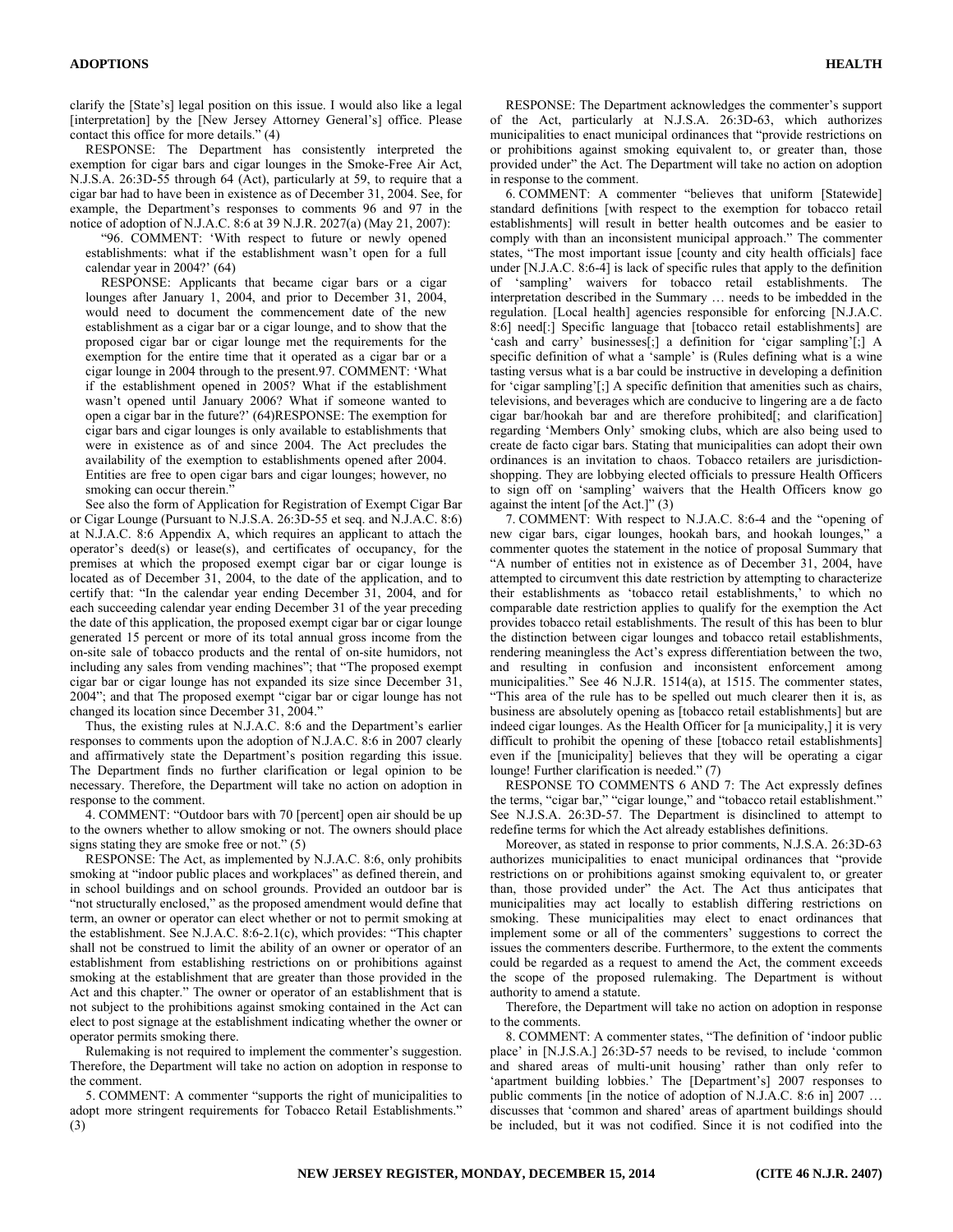administrative code, some health departments may not be able to inspect for smoking in common or shared areas of a multi-unit housing building [that] go beyond the building's lobby. The statute needs to be amended so that local and county health departments can refer to clear language in the statute, in order to issue a citation for smoking in a 'common or shared' area of an apartment building that is greater than the lobby. (2)

RESPONSE: The existing definition of "indoor public place" at N.J.S.A. 26:3D-57 includes an "apartment building lobby or other public area in an otherwise private building." The Department views this definition as addressing and including the areas the commenter describes. Therefore, no amendment to the Act is necessary to achieve the result the commenter describes.

Nevertheless, the comment exceeds the scope of the proposed rulemaking. The Department is without authority to amend a statute. Therefore, the Department will take no action on adoption in response to the comment.

9. COMMENT: A commenter states, "The enabling language in the … Act and the enforcement provisions need to be clarified to expressly state that the presence of 'secondhand smoke' in common and shared areas of a multi-unit housing building is an example of prima facie evidence that smoking has taken place, as was mentioned in the [Department's] responses to comments [in the notice of adoption of N.J.A.C. 8:6 in] 2007 … that evidence of cigarette butts, ashtrays and ashes nearby is prima facie evidence. If it is not codified, then health departments may not be able to do an inspection or write a summons, even if they smell secondhand smoke in such common and shared areas. We have heard that some health departments need to see visually first-hand the smoking taking place in common areas of multi-unit housing, because the statute does codify prima facie evidence of smoking other than the act of smoking." (2)

RESPONSE: As in any matter presented in a judicial forum, the court will determine whether under all the facts and circumstances presented in each case, a trier of fact could find a violation of the Act. The Department disagrees with the commenter's assertion that local officials could not rely on circumstantial evidence (such as the presence of used smoking materials and smoking odors) to demonstrate that an owner or operator has violated the Act by allowing smoking at an indoor public place or workplace at which smoking is prohibited. The Department declines to specify the minimum amount of evidence that would warrant a local health official initiating enforcement action as this could undermine local officials in the exercise of their discretion.

Nevertheless, to the extent the comment requests amendment of the Act, the comment exceeds the scope of the proposed rulemaking. The Department is without authority to amend a statute. Therefore, the Department will take no action on adoption in response to the comment.

10. COMMENT: A commenter states, "The provisions of the [Act] need to be amended to expressly codify what is impermissible furniture for the interior of a Tobacco Retail Establishment (TRE). Since the [Department']s adoption of the rules at N.J.A.C. 8:6 in] 2007…, over the course of following seven years we are regularly made aware of establishments seeking and being granted TRE smoking waivers, when in fact they are 'Cigar Lounges.' The … proposed regulations suggest that o [sic] each community decide what furniture is appropriate for a TRE that applies for a TRE smoking waiver, rather than issue [Statewide] standardized restrictions on seating (chairs, bar area), televisions, sampling time, etc. Without a statewide consistent standard as to specific interior furnishings for the purposes of defining a TRE vs. a cigar lounge or cigar bar, new establishments seeking regular and continuous smoking on premises will continue to forum shop in municipalities or counties that grant TRE waivers to establishments which operate as de facto cigar lounges which can't meet the cigar lounge smoking waiver requirement of existing as of December 31, 2004. Some local and county health departments have attempted to stop smoking in certain TREs that are *de facto* cigar lounges, but do not have the local or county government support, which results in *de facto* cigar lounge operating as TREs and allowing continuous smoking inside due to seating, television sets, etc. A proposed [Statewide] regulation that standardizes the elimination of seating and other lounge-like environmental settings is necessary to assist local and county health departments that face resistance enforcing smoking violations against establishments that for all intents and

purposes are not TREs but [are] cigar lounges. Some local and county health departments have shared that their municipal or county prosecutors will not prosecute a summons and notice of violation for smoking in a TRE that is a *de facto* cigar lounge, due to the fact that the [the rules at N.J.A.C. 8:6 that the Department adopted in] 2007 … do not codify that a TRE is a 'cash and carry' business for sampling expensive cigars. We appreciate that the [Department's] responses to comments in [the notice of adoption of N.J.A.C. 8:6 in] 2007 … includes verbiage that a TRE is 'cash and carry,' such language … needs to be codified into the actual regulation, in order to ensure compliance. Limiting the amount of sampling time would be helpful to codify as well. However, if language is codified that no seating, etc. is permitted in a TRE that applies for and maintains a smoking waiver, that will greatly help with uniform and consistent enforcement throughout the [State]." (2)

11. COMMENT: A commenter states, "The Rules should be amended to add a definition of a Tobacco Retail Establishment (TRE) to identify the physical layout to not include seating, tables, TVs etc. By defining a TRE in this matter, it will make clear, on a [Statewide] level, that a TRE cannot have the physical attributes of a cigar lounge. This amendment is important to prevent smoking lounges that are currently opening in and around University communities because 90 [percent] of all smokers begin using tobacco before the age 21. In addition, we feel it is important that State regulations take into account local and county needs and to provide a [Statewide] definition of what constitutes the physical facility and interior of a TRE for purposes of granting and enforcing a smoking waiver." (1)

RESPONSE TO COMMENTS 10 AND 11: The Act expressly defines the terms, "cigar bar," "cigar lounge," and "tobacco retail establishment." See N.J.S.A. 26:3D-57. To the extent the comments request amendment of the Act or the rulemaking of standards that would layer additional requirements upon these definitions to identify "impermissible furniture" and to establish "standardized restrictions on seating (chairs, bar area), televisions, sampling time, etc." The Department is without authority to amend a statute by rulemaking, and the Department declines to exercise its rulemaking authority in a way that would intrude on the local decision-making authority with which the Act empowers municipalities.

N.J.S.A. 26:3D-63 authorizes municipalities to enact municipal ordinances that "provide restrictions on or prohibitions against smoking equivalent to, or greater than, those provided under" the Act. These municipalities are thus empowered to enact ordinances that implement some or all of the commenters' suggestions and address commenters' concerns. As such, the Act empowers municipalities to establish restrictions on smoking that may vary from municipality to municipality.

Accordingly, the Department will take no action on adoption in response to the comments.

12. COMMENT: A commenter states, "[N.J.A.C. 8:6] should clarify that no TRE smoking waivers should be granted for sampling electronic smoking devices ('ESDs') and ESD liquids. To be granted a TRE smoking waiver, at least 51 [percent] of the products sold at the TRE need to be 'tobacco products' defined under the [New Jersey] Wholesale Tobacco Tax Act (Wholesale Act). ESDs and ESD liquids are not classified as 'tobacco products' under the Wholesale Act, and the industry admits that these products are not 'tobacco products' under the Wholesale Act, since to the best of our knowledge, the industry neither collects nor provides wholesale tobacco taxes paid on the sale of their ESD products. If a TRE sells 51 [percent] of legitimate tobacco products, they still cannot be granted a TRE smoking waiver if the balance of the 49 [percent] of products sold include sales of ESD and/or ESD liquids, due to the fact that such sales would be more than just 'incidental' sales as defined in [existing N.J.A.C. 8:6], which defines 'Incidental['] as [']minor or occasional.' Clearly, regular or daily sales of such products would not be deemed 'minor or occasional.' Local and county health departments would also benefit if [N.J.S.A.] 26:3D-57 [et] seq. is amended to explicitly state that TRE and cigar bar/lounge waivers are for the specific purpose of only smoking tobacco products as defined by the Wholesale Act, and not for the purpose of using ESDs."

RESPONSE: To the extent the comment requests amendment of the Act, the comment exceeds the scope of the proposed rulemaking. The Department is without authority to amend a statute.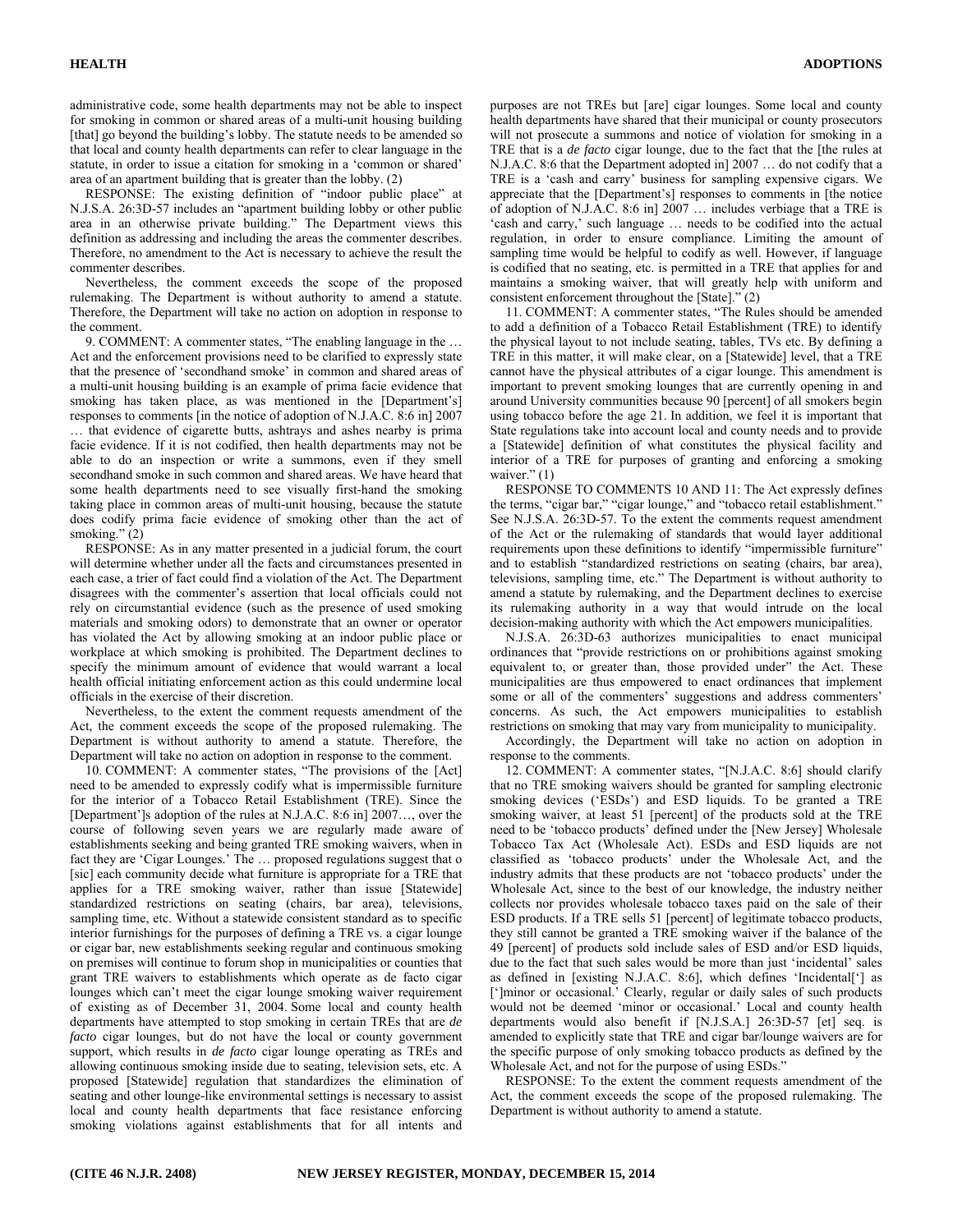To the extent the comment requests interpretation of electronic smoking devices as their sale may count toward meeting the required sales of "tobacco products" necessary to qualify an establishment as a "tobacco retail establishment," the Department finds that no revision is necessary. N.J.A.C. 8:6-1.2 defines tobacco product to mean a "tobacco product" as the Tobacco Products Wholesale Sales and Use Tax Act defines that term at N.J.S.A. 54:40B-1 et seq., particularly at 54:40B-2. As that law does not include electronic smoking devices within the definition of tobacco products, electronic smoking device sales do not count toward meeting the required sales of "tobacco products" necessary to qualify an establishment as a "tobacco retail establishment." Therefore, the Department will take no action on adoption in response to the comment. (11)

13. COMMENT: A commenter states, "The . . . Act should be amended to codify that if a smoking waiver is granted to a TRE, no food or beverage service, or the bringing in of food or beverage onto the premises for customer/patron use/consumption is permitted. The [Department's] responses to comments [in the notice of adoption of N.J.A.C. 8:6 in] 2007 . . . notes that there is to be no food or beverage service, but that language was not codified and does not specifically include food or beverages brought in from outside which is not technically 'served' by the TRE. Not only in New Jersey but in other jurisdictions, this loophole has allowed for customers of TREs with smoking waivers to bring in their own food and/or beverage, thus creating a de facto lounge setting, as opposed to a 'cash and carry' retail store." $(2)$ 

RESPONSE: The comment requests amendment of the Act, which exceeds the scope of the proposed rulemaking. The Department is without authority to amend a statute.

N.J.S.A. 26:3D-57 defines "indoor public place" to include bars, restaurants, and "other establishment[s] where the principal business is the sale of food for consumption on the premises." N.J.S.A. 26:3D-57 defines "tobacco retail establishment" to mean "an establishment in which at least 51 [percent] of retail business is the sale of tobacco products and accessories, and in which the sale of other products is merely incidental." N.J.A.C. 8:6-1.2 defines the term, "incidental," as used in the definition of "tobacco retail establishment," to mean "minor and occasional," and further states, "1. The sale of food or beverages for on-site consumption is a not an incidental sale of other products." Thus, to be a tobacco retail establishment, an entity cannot engage in the sale of food or beverages.

The Act, thus, focuses on "sales" activities and does not address patron activity, other than whether patrons can smoke at tobacco retail establishments. The Department's rulemaking obligation goes to the implementation of the Act's prohibition against smoking, subject to the Act's exceptions. To rulemake prohibitions against the consumption of food and beverages, other than as sales by entities subject to the Act, would exceed a reasonable interpretation of the Department's regulatory role in implementing the Act. Therefore, the Department will take no action on adoption in response to the comments.

14. COMMENT: A commenter states, "[N.J.A.C. 8:6 needs] to be amended to clarify that there are to be no events that permit continuous smoking to be held at a TRE that has a smoking waiver, due to the fact that a smoking event morphs an off-premise consumption retail environment into an on-premise consumption environment, which resembles a de facto cigar lounge." (2)

RESPONSE: The plain language of the Act in distinguishing among cigar bars, cigar lounges, and tobacco retail establishments means that these establishments are different from each other and that "lounging" should not occur at tobacco retail establishments. The Department declines to establish rulemaking that would define terms that the Act already defines and reiterates its Response to Comments 6 and 7. Therefore, the Department will take no action on adoption in response to the comment.

15. COMMENT: A commenter states, "[N.J.A.C. 8:6] should be amended to require that no secondhand smoke migrate from the smoking area of a casino gaming floor, into the nonsmoking non gaming areas that abut the smoking permitted gaming floor areas. [Existing N.J.A.C. 8:6 bans] outdoor secondhand smoke from migrating back into an indoor public place or a workplace [at N.J.A.C. 8:6-2.3(a)]. Additionally, the …

Act requires no secondhand smoke can migrate from the interior of a cigar lounge or bar into a nonsmoking area of the larger establishment that the cigar bar or lounge is within. The same logic should apply to an indoor casino gaming floor: no secondhand smoke should migrate from a smoking permitted casino gaming floor area, into any nonsmoking area that it abuts any smoking areas. Just as the … Act has ventilation requirements for cigar bars and lounges located within an establishment, and be [sic] separately enclosed so as to eliminate secondhand smoke migrating into nonsmoking areas, so should the … Act require that the smoking-permitted casino gaming floors be separately enclosed and ventilated from the nonsmoking nongaming areas. Shared ventilation systems at casinos blow secondhand smoke into nonsmoking rooms of the building, exposing visitors and employees to secondhand smoke." (2)

RESPONSE: To the extent the comment requests amendment of the Act, the comment exceeds the scope of the proposed rulemaking. The Department is without authority to amend a statute.

To the extent the comment requests that the Department establish rulemaking to prohibit the migration, seepage, or recirculation of smoke from smoking occurring on the gaming floor of a casino to the nongaming floor of a casino, the Department is unaware of technology that would make a provision to this effect practical or feasible. See the Response to Comment 2 in the 2007 notice of adoption of N.J.A.C. 8:6 at 39 N.J.R. 2027(a), at 2029 (quoting from findings of the United States Surgeon General and the American Society of Heating, Refrigerating and Air Conditioning Engineers to this effect). See also N.J.S.A. 26:3D-56, wherein the Legislature finds and declares, "The separation of smoking and nonsmoking areas in indoor public places and workplaces does not eliminate the hazard to nonsmokers if these areas share a common ventilation system."

The Department would be exceeding its obligation to implement rules that "effectuate the purposes of" the Act, N.J.S.A. 26:3D-64, if in doing so it would eradicate a statutory exemption to the Act's prohibition against smoking (that is, the exemption for casinos and casino simulcasting facilities at N.J.S.A. 26:3D-59) by making the exemption impossible to achieve. See N.J.S.A. 52:14B-23 (standard or requirement imposed through administrative rule must be "achievable under current technology"). Therefore, the Department will take no action on adoption in response to the comment.

16. COMMENT: A commenter states, "The Rules should be amended … to prohibit retail stores from permitting the sampling or use of the product indoors. Studies show that these products can be a health hazard to any person using or exposed to the vapor similar to second-hand smoking. Vapor products do not appear to be regulated currently by the State of New Jersey and 'vape shops' which sell these products are becoming popular within the State. Many of these shops allow the use of their products inside for sampling in a lounge like setting — an activity which is prohibited by State law for tobacco. [The] regulations should be amended to also prohibit this type of activity in the interest of public health and safety." (1)

RESPONSE: The commenter appears to be referring to electronic smoking devices. P.L. 2009, c. 182 (approved January 11, 2010), amended the Act to add a definition of "electronic smoking device," at N.J.S.A. 26:3D-57, and to include "the inhaling or exhaling of smoke or vapor from electronic smoking devices" as being within the definition of "smoking." The proposed amendment at N.J.A.C. 8:6-1.2(a) would add "electronic smoking device" to the list of definitions used in N.J.A.C. 8:6 consistent with their use in the Act. Inasmuch as use of electronic smoking devices is smoking, N.J.S.A. 26:3D-58 prohibits their use, to the same degree as other materials that one can smoke, at indoor public places and workplaces, and in any building, or on the grounds, of an elementary or secondary school.

In establishing the amendments to the Act, the Legislature found and declared that "Electronic smoking devices have not been approved as to safety and efficacy by the federal Food and Drug Administration, and their use may pose a health risk to persons exposed to their smoke or vapor because of a known irritant contained therein and other substances that may, upon evaluation by that agency, be identified as potentially toxic to those inhaling the smoke or vapor." N.J.S.A. 26:3D-56.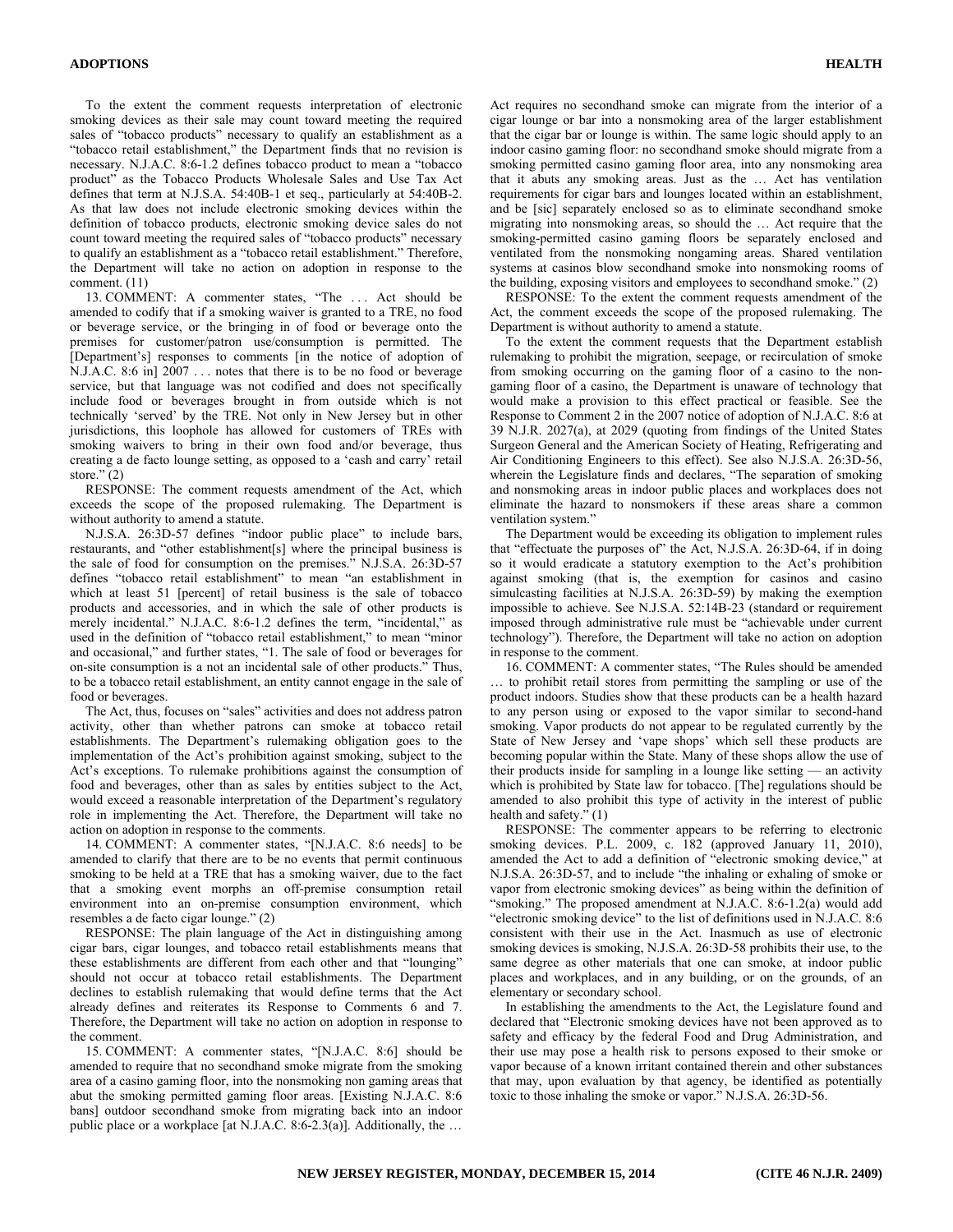As the Act and the rules prohibit the activity the commenter describes, additional rulemaking is unnecessary and the Department will take no action on adoption in response to the comment.

#### **Federal Standards Statement**

The Department is neither readopting N.J.A.C. 8:6, nor adopting the adopted amendments, new rules, and repeals, under the authority of, or in order to implement, comply with, or participate in any program established under Federal law, or under a State statute that incorporates or refers to Federal law, standards, or requirements. Therefore, a Federal standards analysis is not required.

**Full text** of the readopted rules can be found in the New Jersey Administrative Code at N.J.A.C. 8:6.

**Full text** of the adopted amendments and new rules follows:

#### SUBCHAPTER 1. GENERAL PROVISIONS

8:6-1.2 Definitions

(a) The following words and terms are defined in the Act at N.J.S.A. 26:3D-55 et seq., particularly 26:3D-57 and 59, and are used in this chapter as defined in the Act:

. . . "Electronic smoking device";

. . . (b) As used in this chapter, the following words and terms shall have the following meanings, unless the context clearly indicates otherwise: . . .

1. As the Smoke-Free Air Act defines smoking to include the burning of, inhaling from or exhaling the smoke from any other matter or substance that contains tobacco or any other matter that can be smoked, smoking by means of a hookah is included in the definition of "smoking" under the Smoke-Free Air Act.

. . . "Not structurally enclosed" means:

1. There are openings on the perimeter walls that are, in width, at least 50 percent of the width of the perimeter of the structure; and

2. The area of the openings totals at least 50 percent of the total area of the perimeter walls.

"Opening" means a door, a window, a louver, a skylight, a food or beverage pass-through, or any aperture that allows the exchange of air between a building interior and the outside atmosphere.

1. An opening remains an "opening" when screening is in place, such as at a screened-in porch, but not if or when the screening is replaced by a material that obstructs airflow such as a storm window, glass, wood, awning material, tent material, or plastic or polyethylene sheeting such as Visqueen®.

2. (No change.)

#### SUBCHAPTER 10. FORMS

#### 8:6-10.1 Forms

. . .

Single copies suitable for photocopying of the forms provided at N.J.A.C. 8:6 Appendices A through J are available upon request to the Indoor Environments Program and are available for download from the forms website of the Department at http://web.doh.state.nj.us/apps2/ forms/index.aspx.

<sup>&</sup>quot;Hookah" means an instrument or pipe, having one or more flexible tubes, used to vaporize or smoke tobacco, flavored dried fruit, or any other substance in which the vapor or smoke is passed through a liquid or water basin before inhalation.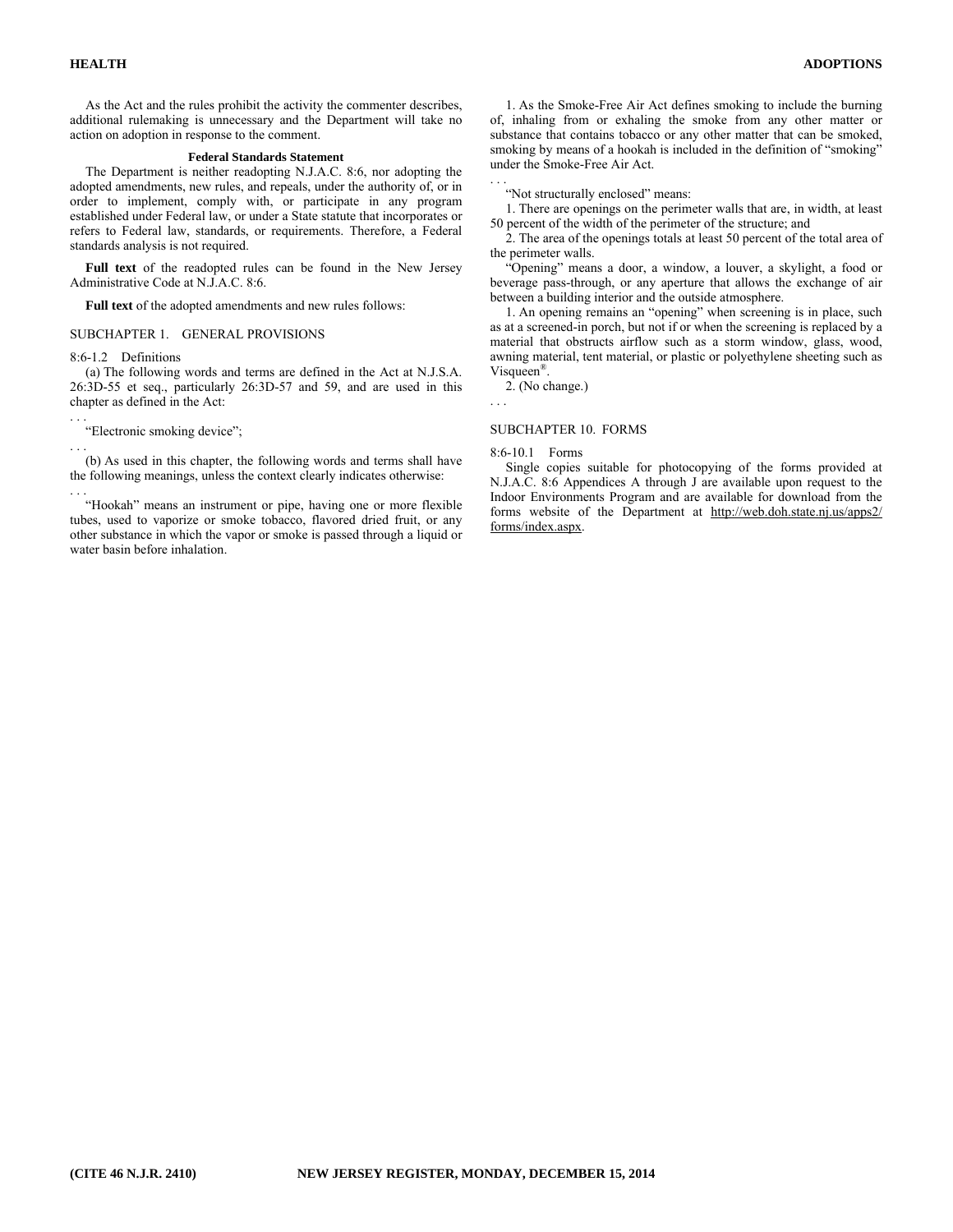#### APPENDIX H



State of New Jersey **DEPARTMENT OF HEALTH PO BOX 360** TRENTON, N.J. 08625-0360 www.nj.gov/health

**CHRIS CHRISTIE** Governor **KIM GUADAGNO** Lt. Governor

MARY E. O'DOWD, M.P.H. Commissioner

### **NOTICE**

On April 15, 2006, the "New Jersey Smoke-Free Air Act" (Act), N.J.S.A. 26:3D-55 et seq., took effect. The Act prohibits smoking in an indoor public place or workplace. The Act also prohibits smoking any building or on the grounds of a public or nonpublic elementary or secondary school, regardless of whether the area is indoors or outdoors.

The Act and the Smoke-Free Air Rules at N.J.A.C. 8:6 implementing the Act require this establishment to direct a person smoking in violation of the Act to stop smoking. The rules further require this establishment to remove from the premises any person who continues to smoke in violation of the Act after having been directed to stop smoking, and to enlist the assistance of local law enforcement or peace officers, if necessary, to assist in the removal.

Persons who violate the Act are subject to a complaint being filed against them and being summoned to appear in the municipal court of this jurisdiction. Persons found to be in violation of the Act are subject to fines and penalties established by the Act of \$250 for a first offense, \$500 for a second offense, and \$1,000 for each subsequent offense.

> Mary E. O'Dowd, M.P.H., Commissioner New Jersey Department of Health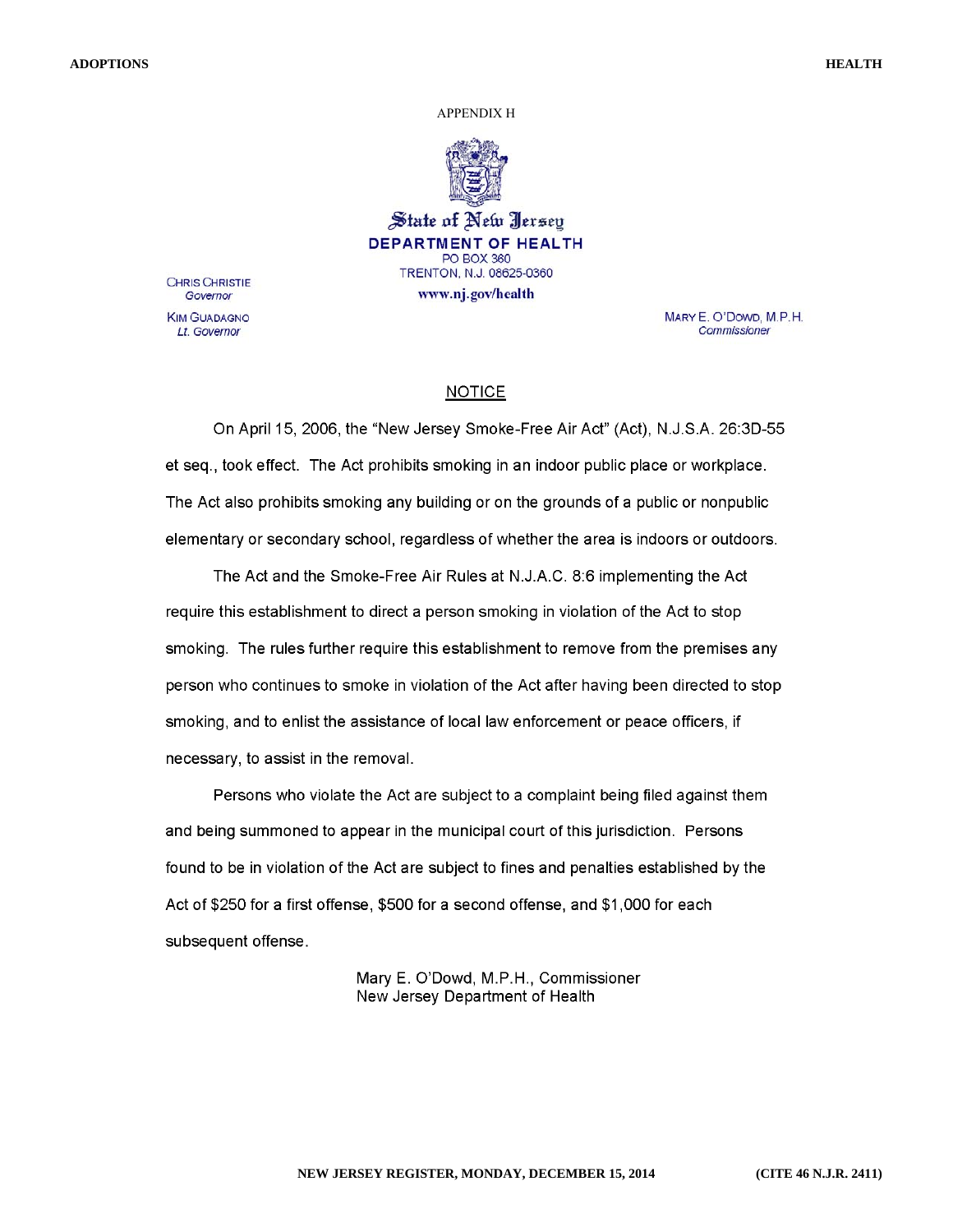#### APPENDIX I

#### **New Jersey Department of Health Consumer, Environmental and Occupational Health Service Indoor Environments Program** PO Box 369

Trenton, NJ 08625-0369 NJ SMOKE-FREE AIR ACT / COMPLAINT Date Filed

Information contained in this form is subject to disclosure and public access pursuant to N.J.S.A. 47:1A-1, the "Open Public Records Law."

lf you would like to make an anonymous request for investigation, you can do so by contacting your local health agency. You can find out which local<br>health agency would have jurisdiction by searching the list of local heal

|         | <b>SECTION I - ESTABLISHMENT INFORMATION</b>                                                                                                                                                     |                                                                                       |                                                                                                                        |  |  |  |
|---------|--------------------------------------------------------------------------------------------------------------------------------------------------------------------------------------------------|---------------------------------------------------------------------------------------|------------------------------------------------------------------------------------------------------------------------|--|--|--|
| $1_{-}$ | Name of Establishment<br>Street Address                                                                                                                                                          |                                                                                       | 2. Source(s) of Smoking Violation:<br>(Check all that apply)<br>Employee(s)/Worker(s)<br>$\Box$ Customer(s)/Visitor(s) |  |  |  |
|         |                                                                                                                                                                                                  |                                                                                       | $\Box$ Owner/Operator (failure to enforce)<br>□ Unknown/Not Sure                                                       |  |  |  |
|         | City<br>State                                                                                                                                                                                    | Zip Code                                                                              | $\Box$ Other (specify):                                                                                                |  |  |  |
|         | 3. Date and Time of Smoking Violation                                                                                                                                                            | location of the smoking violation?                                                    | 4. Were No Smoking or Smoking Prohibited signs posted in or near the                                                   |  |  |  |
|         | $\square$ AM<br>$\square$ PM                                                                                                                                                                     | $\Box$ Yes<br>$\square$ No                                                            | □Unknown/Not Sure                                                                                                      |  |  |  |
| 5.      | Brief Description of Smoking Violation (include the name of any supervisor/individual in charge that you spoke with concerning the<br>smoking violation):                                        |                                                                                       |                                                                                                                        |  |  |  |
| 6.      | If this is a complaint about a smoking violation in your workplace, provide the name, title or position, and telephone number of the official<br>in charge of smoking policy for your workplace: |                                                                                       |                                                                                                                        |  |  |  |
|         |                                                                                                                                                                                                  | SECTION II - COMPLAINANT INFORMATION                                                  |                                                                                                                        |  |  |  |
| 8.      | 7. Name of Complainant<br>Address                                                                                                                                                                | 10. Status of Complainant<br>□Employee/Worker<br>$\Box$ Customer<br>□Visitor or Guest | □Owner<br>□Operator                                                                                                    |  |  |  |
|         |                                                                                                                                                                                                  | □ Other (specify):                                                                    |                                                                                                                        |  |  |  |
|         | 9. City, State, Zip Code                                                                                                                                                                         | 11. Telephone Number                                                                  | 12. Best Time to Call                                                                                                  |  |  |  |
|         | CERTIFICATION: I certify that the foregoing statements made by me are true. I am aware that if any of the foregoing<br>statements made by me are willfully false. I am subject to punishment.    |                                                                                       |                                                                                                                        |  |  |  |
|         | 13. Signature                                                                                                                                                                                    |                                                                                       | 14. Date                                                                                                               |  |  |  |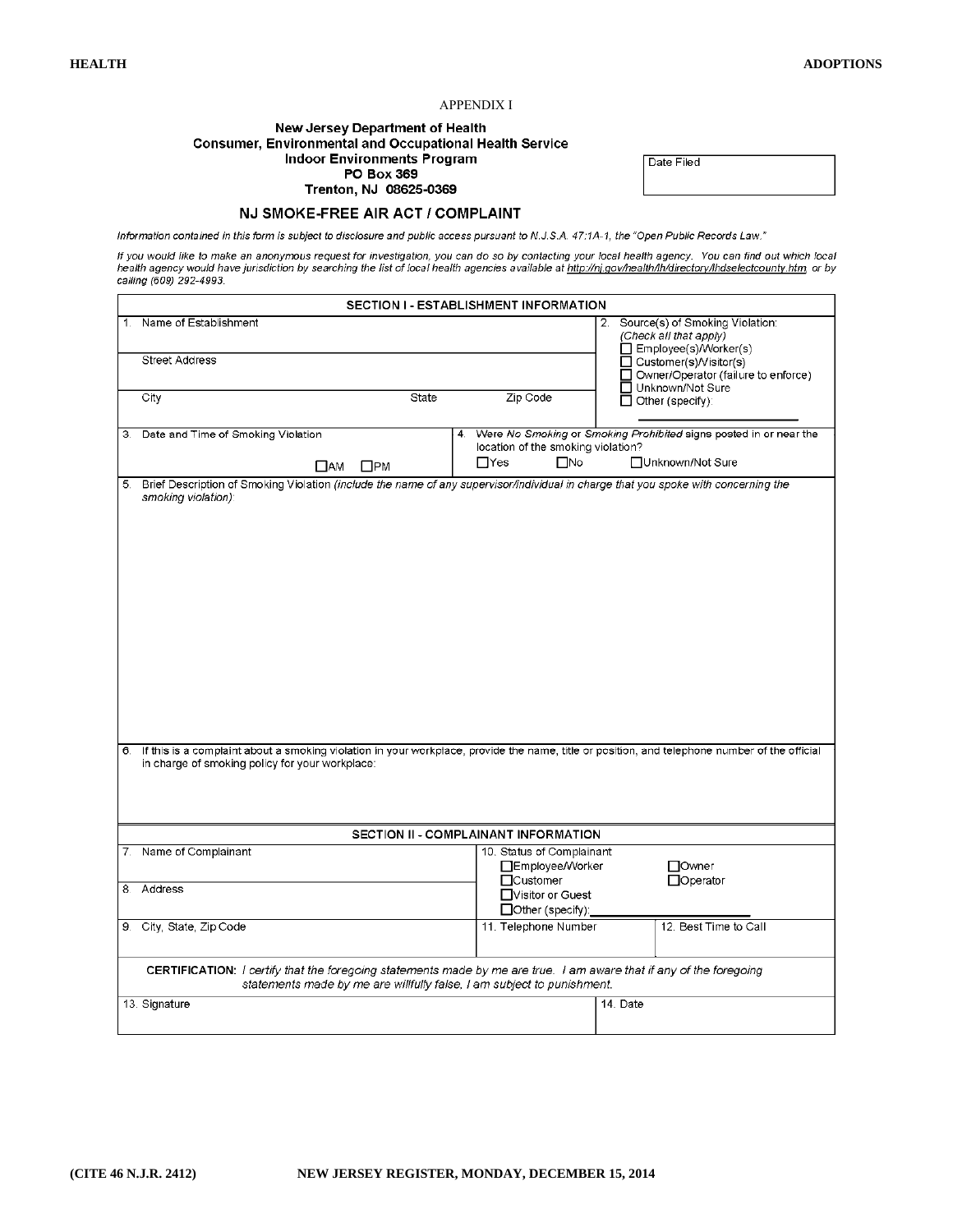## NJ SMOKE-FREE AIR ACT / COMPLAINT (Continued)

| 15. Name of Other Complainant(s) or Witness(es) *<br>16. Address                                                                                                                                                                                                                   | 18. Status of Complainant<br>□Employee/Worker<br>□Owner<br>$\Box$ Customer<br>$\Box$ Operator<br>□ Visitor or Guest<br>$\Box$ Other (specify):         |  |  |  |  |  |
|------------------------------------------------------------------------------------------------------------------------------------------------------------------------------------------------------------------------------------------------------------------------------------|--------------------------------------------------------------------------------------------------------------------------------------------------------|--|--|--|--|--|
| 20. Best Time to Call<br>19. Telephone Number<br>17. City, State, Zip Code<br><b>CERTIFICATION:</b> I certify that the foregoing statements made by me are true. I am aware that if any of the foregoing<br>statements made by me are willfully false, I am subject to punishment. |                                                                                                                                                        |  |  |  |  |  |
| 21. Signature                                                                                                                                                                                                                                                                      | 22. Date                                                                                                                                               |  |  |  |  |  |
| 23. Name of Other Complainant(s) or Witness(es) *<br>24. Address                                                                                                                                                                                                                   | 26. Status of Complainant<br>□Employee/Worker<br><b>□</b> Owner<br>$\Box$ Customer<br>$\Box$ Operator<br>□ Visitor or Guest<br>$\Box$ Other (specify): |  |  |  |  |  |
| 25. City, State, Zip Code                                                                                                                                                                                                                                                          | 28. Best Time to Call<br>27. Telephone Number                                                                                                          |  |  |  |  |  |
| <b>CERTIFICATION:</b> I certify that the foregoing statements made by me are true. I am aware that if any of the foregoing<br>statements made by me are willfully false, I am subject to punishment.                                                                               |                                                                                                                                                        |  |  |  |  |  |
| 29. Signature                                                                                                                                                                                                                                                                      | 30. Date                                                                                                                                               |  |  |  |  |  |

\* Attach additional sheet as needed and provided all requested information for any additional complainants/witnesses.